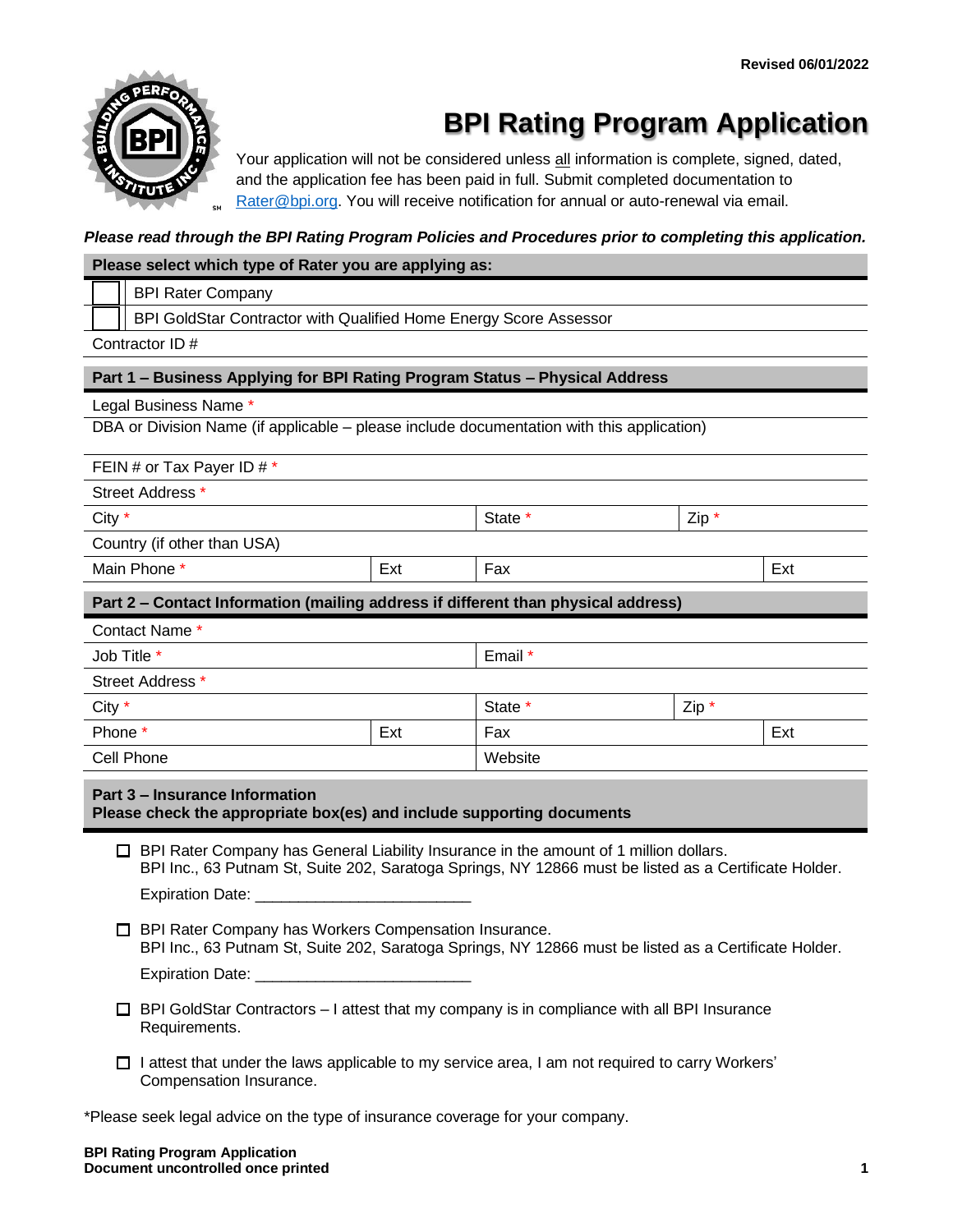**\*\*\*If your insurance document provided at the time of this application expires before your annual renewal date, you will need to submit the most current document to keep your BPI Rater Company active. If proof of continuous insurance is not provided, your BPI Rater Company will deactivate as of the date the insurance expires. Updated proof of insurance must be submitted to [Rater@bpi.org](mailto:Rater@bpi.org) at least thirty (30) days prior to expiration.\*\*\*** 

| <b>Part 4 - Additional Documentation</b>                                                                                                                                                                                                                    |                                                                                                                                                                        |  |  |  |
|-------------------------------------------------------------------------------------------------------------------------------------------------------------------------------------------------------------------------------------------------------------|------------------------------------------------------------------------------------------------------------------------------------------------------------------------|--|--|--|
| Division Letter:                                                                                                                                                                                                                                            | Please see template on page 7. Copy & paste onto your company letterhead.                                                                                              |  |  |  |
| <b>Customer Dispute</b><br><b>Resolution Policy:</b>                                                                                                                                                                                                        | Please see template on page 6. Copy & paste onto your company letterhead.                                                                                              |  |  |  |
| Rater Agreement<br>& Code of Ethics:                                                                                                                                                                                                                        | This will be emailed for signature once your application has been reviewed. You will<br>have five (5) business days to sign and return the Agreement to Rater@bpi.org. |  |  |  |
| attest my company has the necessary serviceable tools, equipment, and instuments available for<br>conducting building performance contracting work and will complete the minimum Health and Safety<br>standards according to BPI Standards when applicable. |                                                                                                                                                                        |  |  |  |

# **Part 5 – Certifications**

- The following information is required to participate in the BPI Rating Program. Candidates may be asked to submit proof of certificate or ID card. Certification is subject to verification, and must be maintained in good standing.
- The BPI Rating Program requires that the Qualified Home Energy Score (HES) Assessor hold either the Building Science Principles (BSP) Certificate of Knowledge or one of the following BPI certifications (Building Analyst Professional, Envelope Professional, Energy Auditor, or Quality Control Inspector) or applies for provisional status below with alternate credentials.
- Alternate credentials that meet U.S. Department of Energy's (DOE's) minimum credentials for Home Energy Score Assessors will be considered for provisional status for one year, and can be listed in the space provided below.
- Candidates must also pass the DOE's FREE Home Energy Score Assessor exams. Qualified HES Assessors in good standing are not required to re-take the Home Energy Score Assessor exams.
- Please note: A BPI Rater Company may oversee other certified professionals who serve as field technicians to collect in-home information, but the Qualified HES Assessor is responsible for completing ratings, for ensuring accurate data collection from all field technicians and for certifying that all processes and procedures are followed.

Please list those candidates that hold either the BSP Certificate or the listed active BPI certifications. If an active BPI certification, please list their Candidate ID #.

Individuals meeting DOE's minimum credentials criteria for Home Energy Score Assessors, e.g. NATE, NARI, ASHI, RESNET, etc. and other credentialed raters may apply for provisional status under the alternate credential with affidavit and appropriate proof.

| Complete the following information and check the certification(s) or certificate that apply: |                                  |       |                                                    |  |  |  |  |
|----------------------------------------------------------------------------------------------|----------------------------------|-------|----------------------------------------------------|--|--|--|--|
| <b>Name</b>                                                                                  | <b>BPI ID</b><br>(if applicable) | Email | Envelope   EA   QCI   BSP Certificate<br><b>BA</b> |  |  |  |  |
|                                                                                              |                                  |       |                                                    |  |  |  |  |
|                                                                                              |                                  |       |                                                    |  |  |  |  |
|                                                                                              |                                  |       |                                                    |  |  |  |  |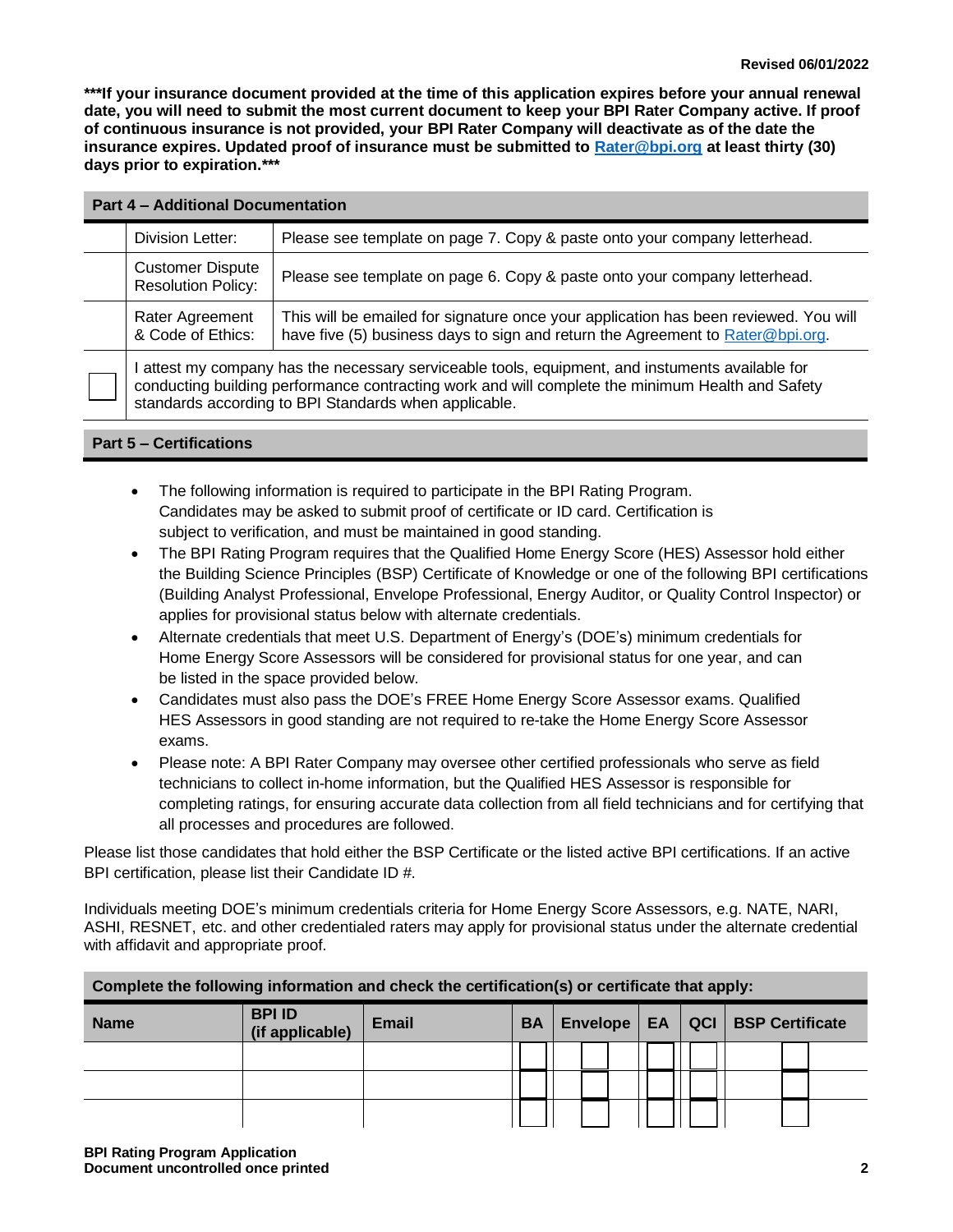#### **Alternate Credential**

|     | I am applying for provisional status as an alternately certified professional for my initial application. |                                                                                                                                                                                                                                                                                                                                  |  |  |  |
|-----|-----------------------------------------------------------------------------------------------------------|----------------------------------------------------------------------------------------------------------------------------------------------------------------------------------------------------------------------------------------------------------------------------------------------------------------------------------|--|--|--|
| ID# | Certification issued by:                                                                                  |                                                                                                                                                                                                                                                                                                                                  |  |  |  |
|     | included with this application.                                                                           | I have read, understood, and completed the affidavit of alternately certified professional and attest that I<br>am in good standing with my current provider and will obtain an appropriate BPI certification of BSP<br>certificate within one (1) year from the date my application is approved. Proof of current credential is |  |  |  |

**Part 6 – Payments \*\*\*Application Fees are NON-REFUNDABLE\*\*\***

#### **Make sure to save a copy of the application prior to selecting a "Buy Now" button, if paying via PayPal.**

#### **Please select one method below:**

| PayPal **please ensure your BPI ID # is entered in PayPal under the Shipping Address section on the pay now screen** |                                            |                |  |  |
|----------------------------------------------------------------------------------------------------------------------|--------------------------------------------|----------------|--|--|
| BPI Rating Program Fees are *NON-REFUNDABLE*                                                                         | <b>PayPal Receipt No:</b><br>$(16-digits)$ |                |  |  |
| <b>BPI Rater Company</b>                                                                                             | \$200.00                                   | <b>Buy Now</b> |  |  |
| <b>BPI GoldStar Contractor with</b><br><b>Qualified HES Assessor</b>                                                 | \$50.00                                    | <b>Buy Now</b> |  |  |

#### **Credit Card Payments**

Credit card payments can be processed through PayPal as a guest if you do not have a PayPal account. If you have any issues with PayPal, you may call our Finance Department at (877) 274- 1274 ext. 115 to pay via credit card over the phone.

#### **Check**

| $Check$ #. | \mount: | -<br>Check was mailed:<br>Date |
|------------|---------|--------------------------------|

Send Check along with this application to the address listed below.

| Part 7 – Release and Confirmation                                                                                                                                                                                                                                      |
|------------------------------------------------------------------------------------------------------------------------------------------------------------------------------------------------------------------------------------------------------------------------|
| By checking this box, I am stating that I have read the BPI Rating Program Policies and Procedures                                                                                                                                                                     |
| understand that the fee accompanying this application is NON-REFUNDABLE                                                                                                                                                                                                |
| By submitting this document, I am authorized to represent the company listed above for the purposes<br>of this agreement with BPI and the company will abide by the terms and conditions of the BPI Rating<br>Program Policies and Procedures and BPI Rater Agreement. |
| understand that there is an annual participation fee                                                                                                                                                                                                                   |

**I certify that all information in this application and the accompanying documentation is true and correct. I agree and acknowledge that a facsimile, photocopied or electronically scanned copy of my signature on this document will have the same force and effect as an original signature.**

Signature Date Date Date of the Society of the United States of Date Date Date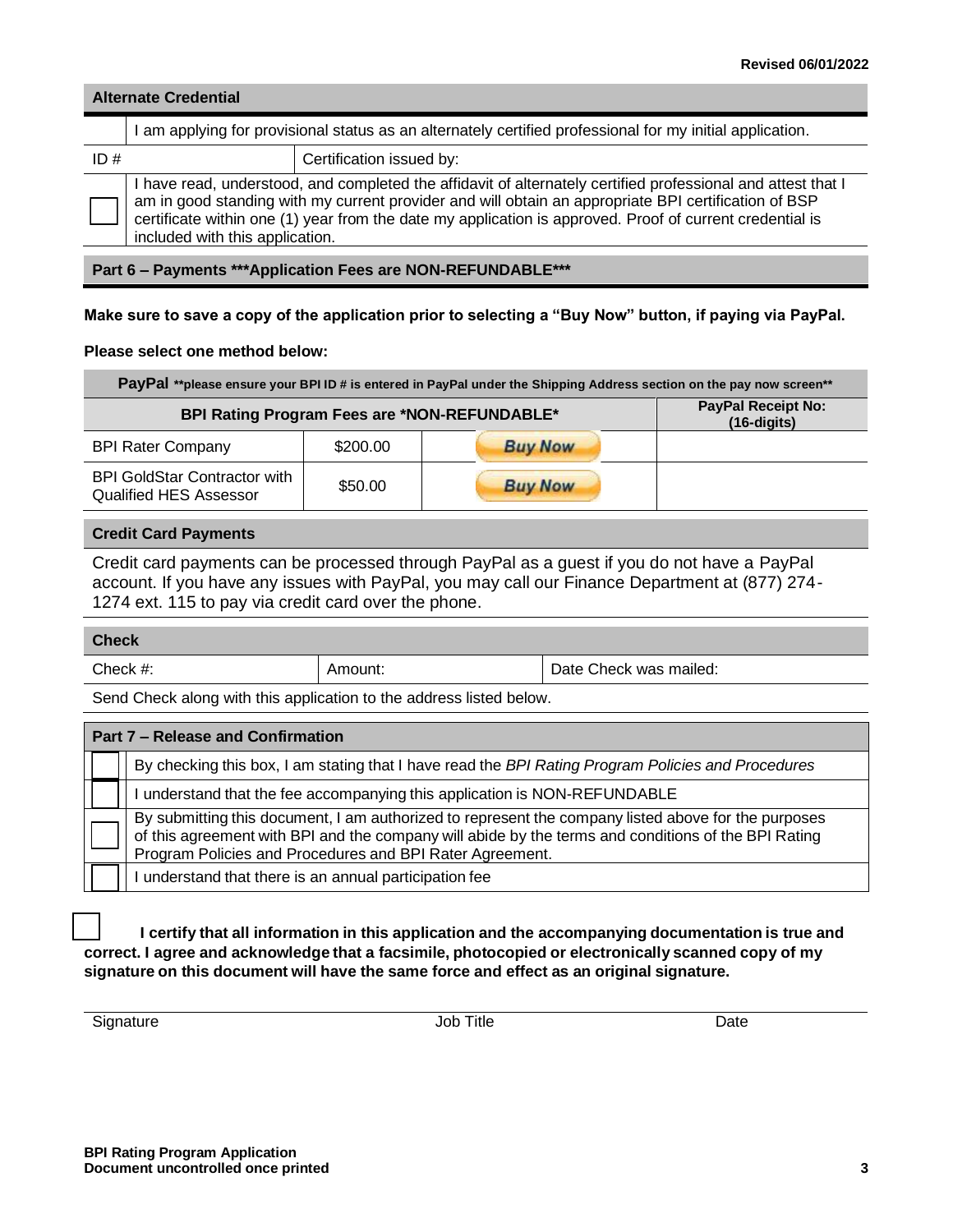# **Please submit this request with all supporting documentation required by mail, fax, or email**

| Mail to:  | Building Performance Institute, Inc.<br>Attn: Rater Application<br>63 Putnam Street, Suite 202<br>Saratoga Springs, NY 12866 |
|-----------|------------------------------------------------------------------------------------------------------------------------------|
| Fax to:   | (518) 899-1622 or toll free (866) 777-1274 Attn: Rater Application                                                           |
| Email to: | Rater@bpi.org                                                                                                                |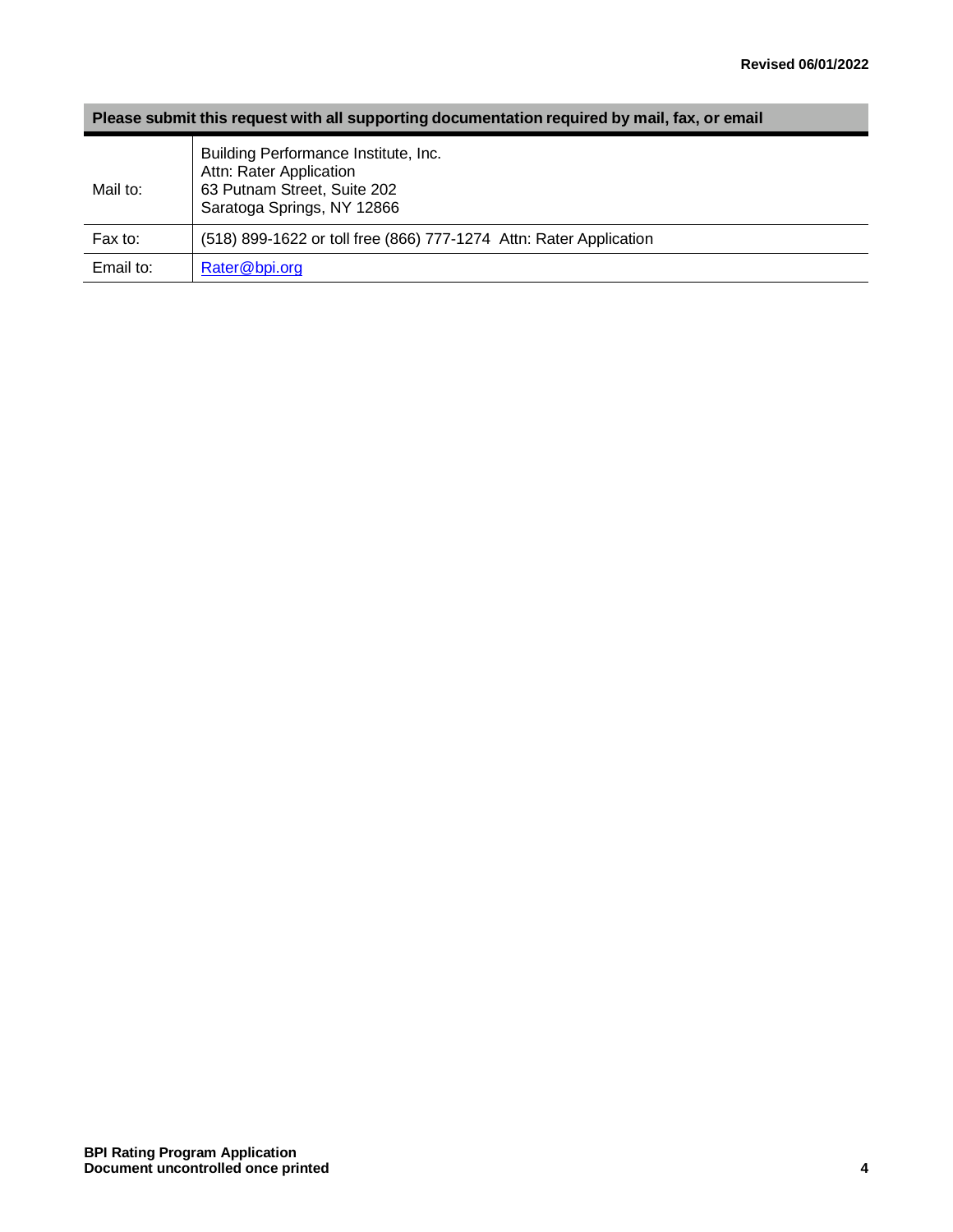#### **\*\* This letter is not valid unless presented on company letterhead \*\***

#### **BPI RATER AFFIDAVIT for Alternate Credential**

#### **This affidavit must accompany the Application for New and Renewal for those applicants applying as Qualified HES Assessors under the Alternate Credentials section.**

#### **AFFIDAVIT OF**

*Applicant Name*

I, (applicant name), do hereby swear or affirm:

- 1. That I am a home energy rater in good standing.
- 2. That I am currently certified as a rater in the following rating system(s) (choose all that apply)
	- a.  $|$  RESNET.
	- b. DOE Home Energy Score with another partner (Partner Name: )
	- c. Other:
- 3. That my rater provider is (rating system provider) and the following contact information may be used for validation:
	- a. Provider:
	- b. Phone number:
	- c. Email address:
- 4. That I have been continually certified to perform hone energy ratings since \_\_\_\_\_\_\_\_\_\_\_\_ (date):
- 5. I understand that if approve as a rater in the Building Performance Institute, Inc. (BPI) Rating System, I will have one year from the date of being granted provisional Qualified HES Assessor status to obtain an appropriate certification or BSP certificate listed below from BPI to maintain my Rater status:
	- a. Building Science Principles (BSP) Certificate of Knowledge
	- b. Building Analyst Professional
	- c. Envelope Professional
	- d. Energy Auditor
	- e. Quality Control Inspector

Upon completion of my BPI Certification of BSP certificate I must notify BPI in writing that I seek to be removed from provisional status and my application will be reviewed for completeness. If all items are in order, provisional status will be removed from my record and I will be notified of a change in status to a full BPI Qualified Home Energy Score Assessor.

# **I SWEAR OR AFFIRM THAT THE ABOVE AND FOREGOING REPRESENTATIONS ARE TRUE AND CORRECT TO THE BEST OF MY INFORMATION, KNOWLEDGE, AND BELIEF, AND THAT ANY MISREPRESENTATIONS MAY BE USED AGAINST ME IN DISCIPLINARY OR LEGAL ACTIONS RELATED TO MY APPLICATION OR ACTIVITIES AS A BPI QUALIFIED HOME ENERGY SCORE ASSESSOR.**

| Date                                                                                                                     | Signature |    |                                                   |
|--------------------------------------------------------------------------------------------------------------------------|-----------|----|---------------------------------------------------|
| <b>STATE OF</b><br><b>COUNTY OF</b>                                                                                      |           |    |                                                   |
| I, the undersigned Notary Public, do hereby affirm that<br>appeared before me on the<br>free and voluntary act and deed. | day of    | 20 | personally<br>and signed the above Affidavit as a |

Notary Public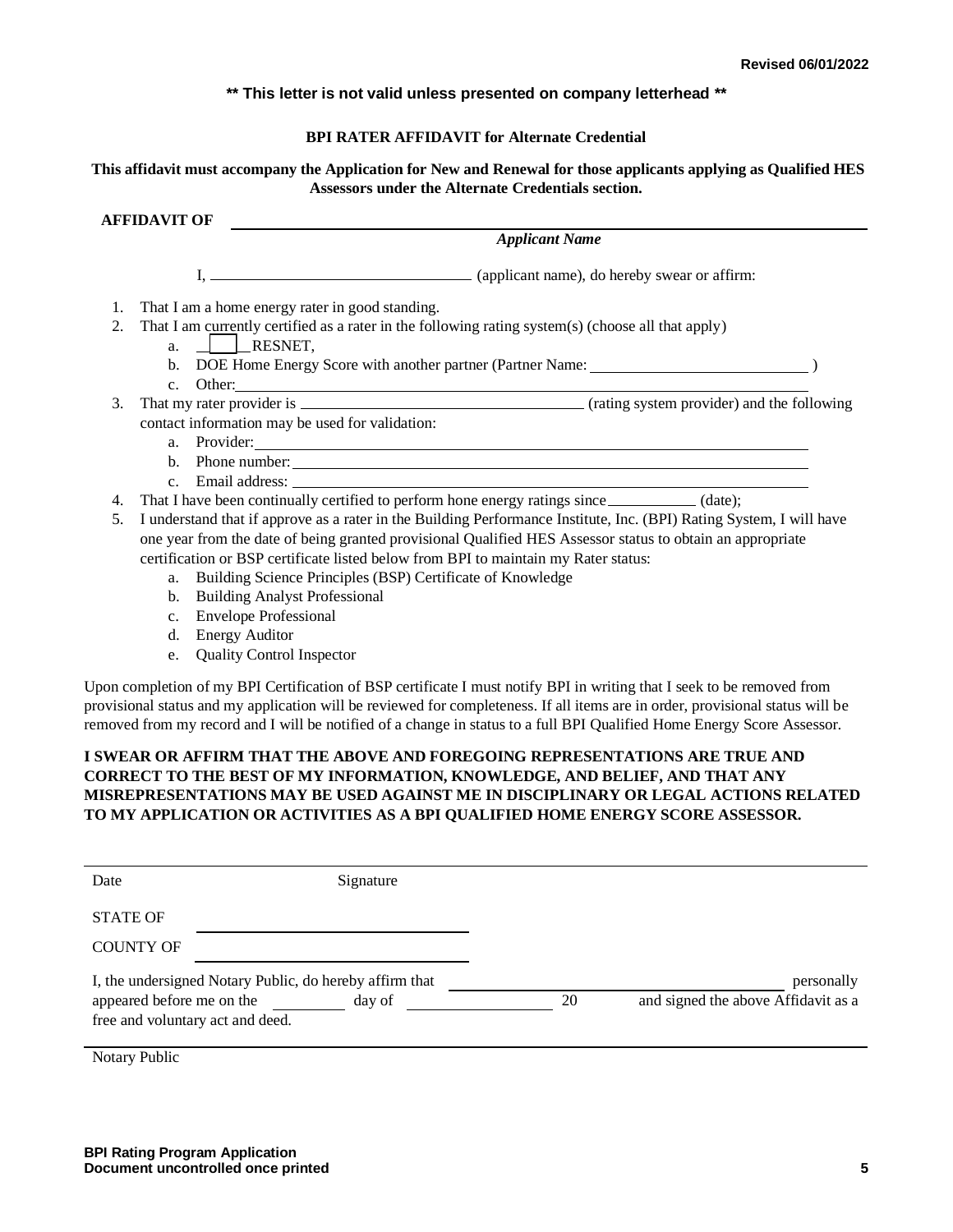# **\*\* This letter is not valid unless presented on company letterhead \*\***

# **Customer Issue Resolution Policy**

- 1. Customer complaints will be responded to by phone within 24-hours of receiving a complaint.
- 2. The customer shall be contacted directly by a Certified Professional or their Supervisor, depending on the nature of the complaint. Follow-up will not be left to administrative personnel.
- 3. Issues of an emergency nature shall be responded to immediately. Emergency repairs must be made immediately to ensure the safety of the client and the home. Emergency issues may include, but are not limited to any of the following: no heat calls in cold weather, suspected CO in the home, backdrafting of heating and/or DHW appliances, water leaks and/or broken pipes, no-cooling calls in very hot weather particularly for elderly clients.
- 4. Complaints shall be documented and included in the customer's file, including: the nature of the complaint, the name of the person responding to the complaint, the resolution of the problem, copies of all written correspondence related to the issue, and the dates and times of all client contact relating to the issue.
- 5. Follow up with complaints related to the quality of work, errors, omissions in construction or installation process and/or property damage shall include a site visit and inspection of the area in question. Photographs shall be taken of all areas identified in the complaint and kept on record in the client file.
- 6. Correction of improperly installed materials and repair of damaged property shall be completed based on mutual agreement of the client as determined by mutual agreement prior to completing the repair. Repairs that are completed prior to obtaining client approval may not be billed to the client.
- 7. All reasonable efforts will be made by the company to ensure a timely and fair resolution to all customers' issues.
- 8. In the unlikely event that a solution cannot be reached between contractor and the client, a standard arbitration process will be initiated. In an effort to avoid such an undesirable circumstance, the contractor will exhaust every reasonable measure to resolve the issue, including three attempts to achieve complete customer satisfaction.

Signature of President or Representative

**Date**